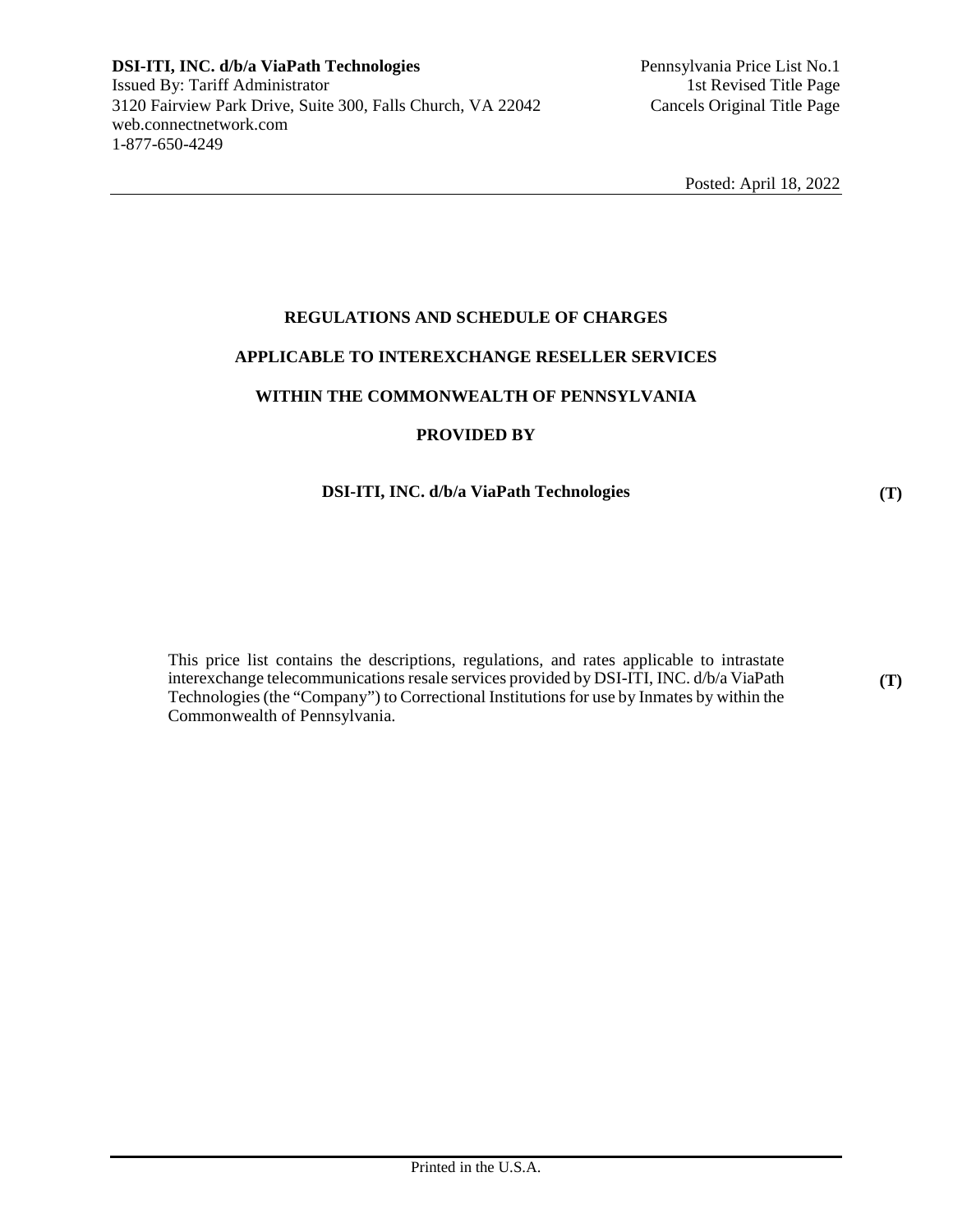# **CHECK SHEET**

The following sheets are effective as of the date shown at the bottom of the respective sheet(s). Original and revised pages as named below comprise all changes from the original price list and are currently in effect as of the date on the bottom of this page.

| <b>PAGE</b> | <b>REVISION</b> |           |
|-------------|-----------------|-----------|
| Title       | 1st Revised     | ∗         |
| 1           | 3rd Revised     | ∗         |
| 2           | 1st Revised     | ∗         |
| 3           | 1st Revised     | ∗         |
| 4           | 1st Revised     | ∗         |
| 5           | 1st Revised     | ∗         |
| 6           | 2nd Revised     | ∗         |
| 7           | 2nd Revised     | ∗         |
| 8           | 1st Revised     | ∗         |
| 9           | 1st Revised     | ∗         |
| 10          | 1st Revised     | $^{\ast}$ |
| 11          | 3rd Revised     | ∗         |

\* - indicates those pages included with this filing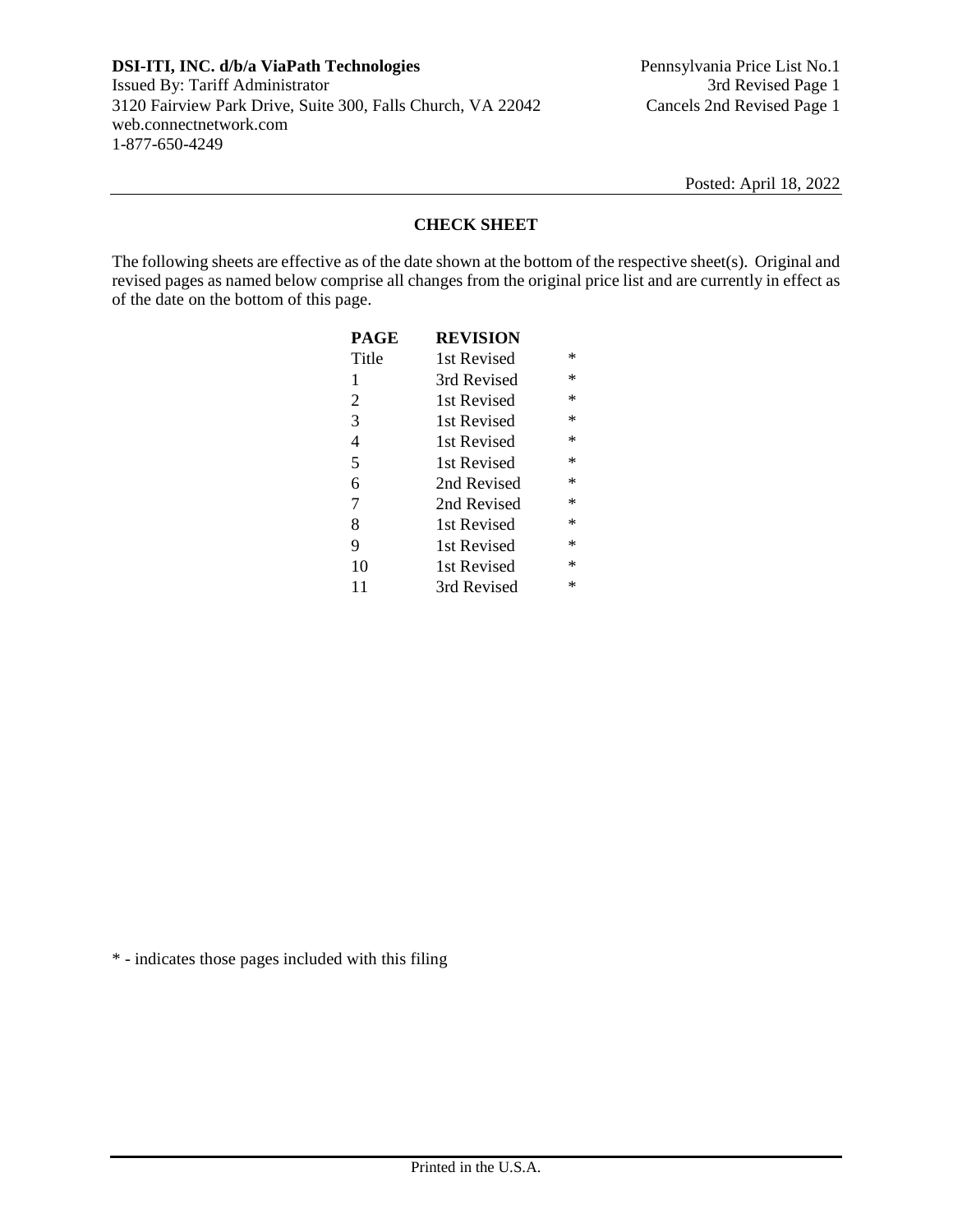|                                                                           | $1$ Osicu. $\Delta$ phil $10, 20$ |  |  |  |
|---------------------------------------------------------------------------|-----------------------------------|--|--|--|
| <b>TABLE OF CONTENTS</b>                                                  |                                   |  |  |  |
| <b>Section</b><br><b>Title Page</b>                                       | Page<br>Title                     |  |  |  |
| <b>Check Sheet</b>                                                        | 1                                 |  |  |  |
| <b>Table of Contents</b>                                                  | $\overline{2}$                    |  |  |  |
| <b>Application of Tariff</b>                                              | 3                                 |  |  |  |
| Concurring, Connecting or Other Participating Carriers and Billing Agents | 4                                 |  |  |  |
| <b>Explanation of Symbols</b>                                             | 5                                 |  |  |  |
| <b>SECTION 1 – Technical Terms and Abbreviations</b>                      | 6                                 |  |  |  |
| $SECTION 2 - Rules and Regulations$                                       | 8                                 |  |  |  |
| SECTION 3 – Description of Service and Rates                              | 10                                |  |  |  |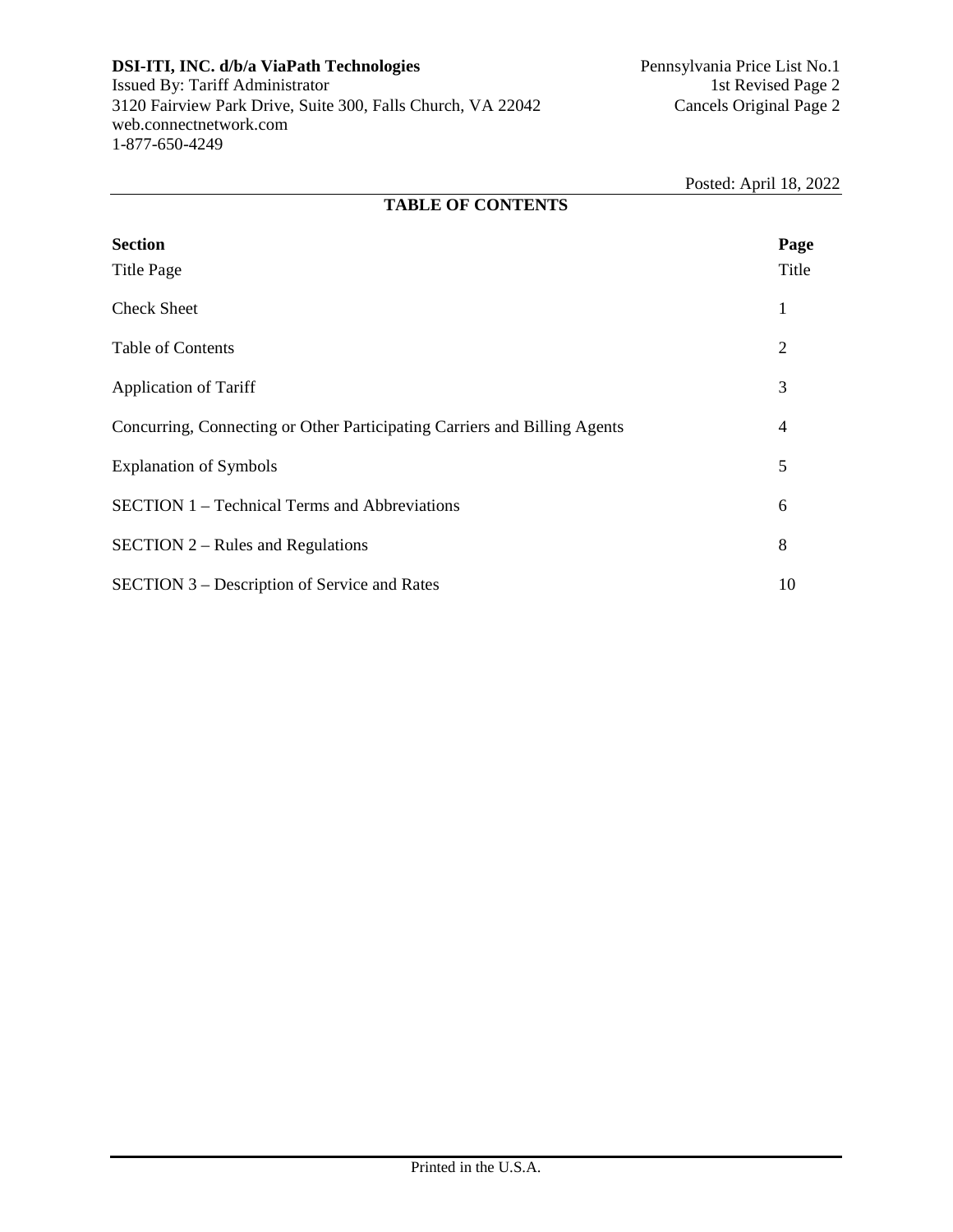# **APPLICATION OF TARIFF**

This tariff contains the regulations and changes applicable to intrastate interexchange telecommunications services provided by DSI-ITI, INC. d/b/a ViaPath Technologies to customers within the Commonwealth of Pennsylvania. **(T)**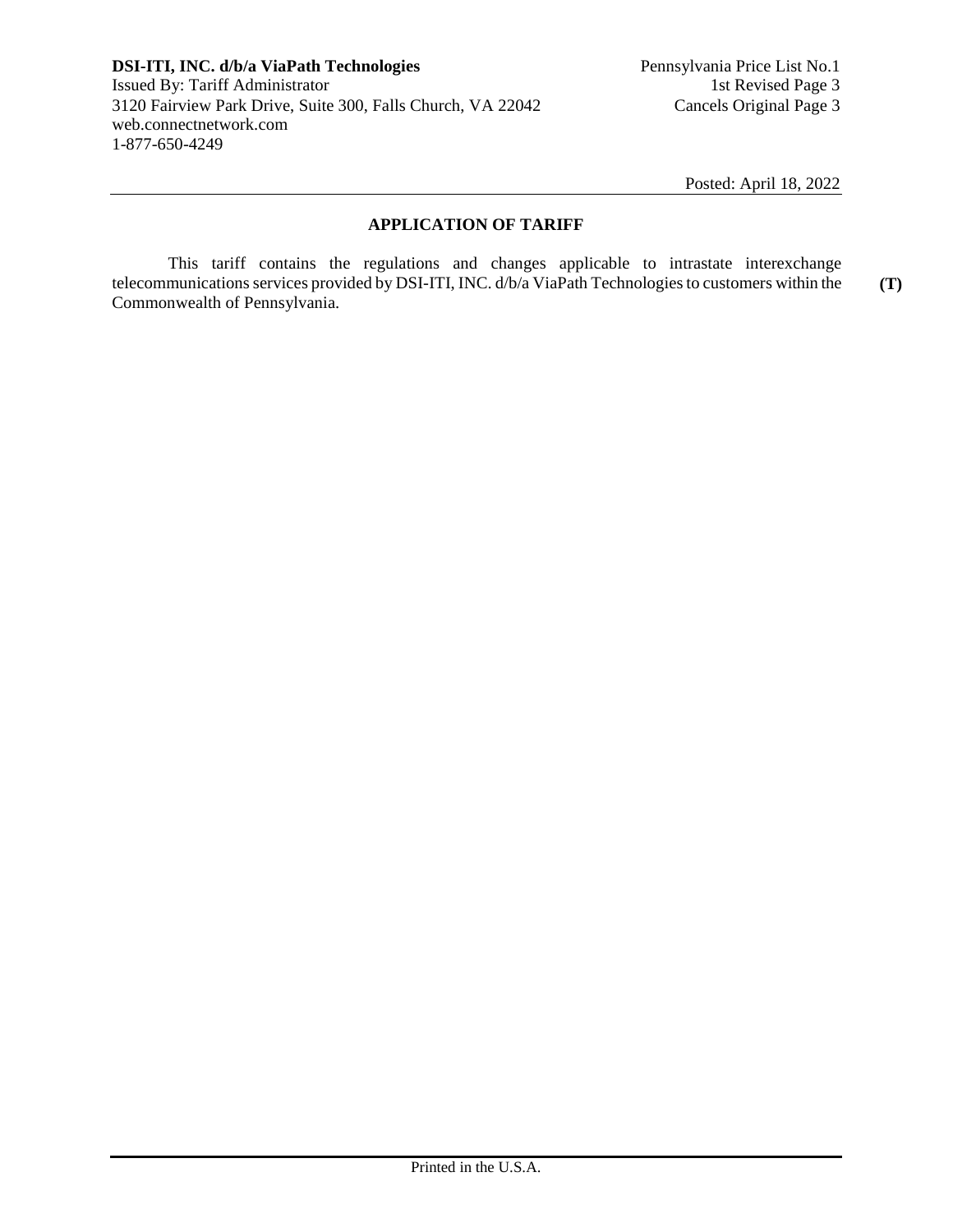# **CONCURRING, CONNECTING OR OTHER PARTICIPATING CARRIERS AND BILLING AGENTS**

- 1. Concurring Carriers -
- 2. Connecting Carriers MCI, AT&T, Sprint, LCI
- 3. Other Participating Carriers -
- 4. Billing Agents National Business Exchange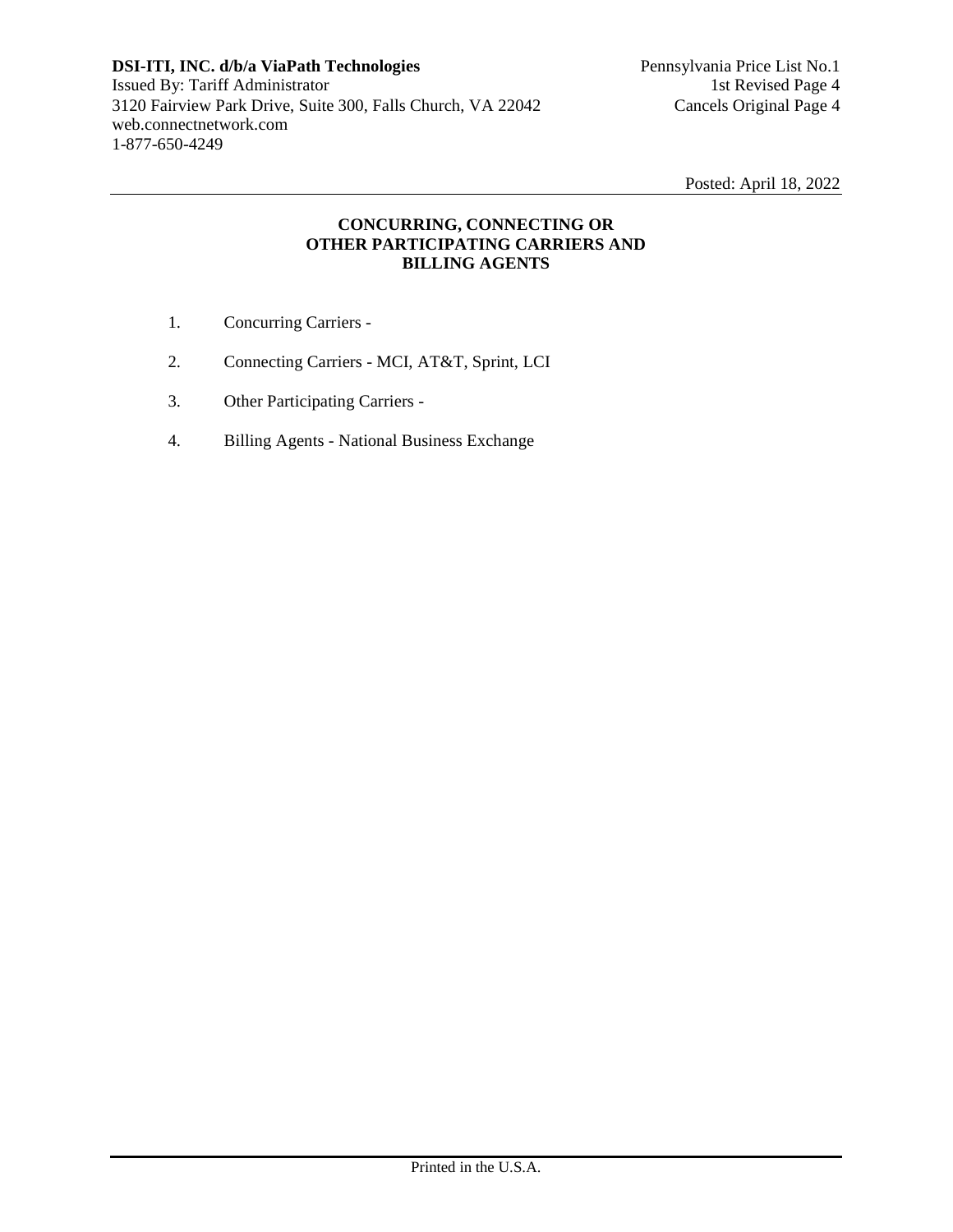# **SYMBOLS**

The following are the only symbols used for the purposes indicated below:

- **(C) -** To signify any other changes **(D) -** To signify a rate decrease **(I) -** To signify a rate increase **ABBREVIATIONS HITDR -** Highest Interexchange Transporter Daytime Rate **HITC -** Highest Interexchange Transporter Charge or Surcharge
- **LATA -** Local Access and Transport Area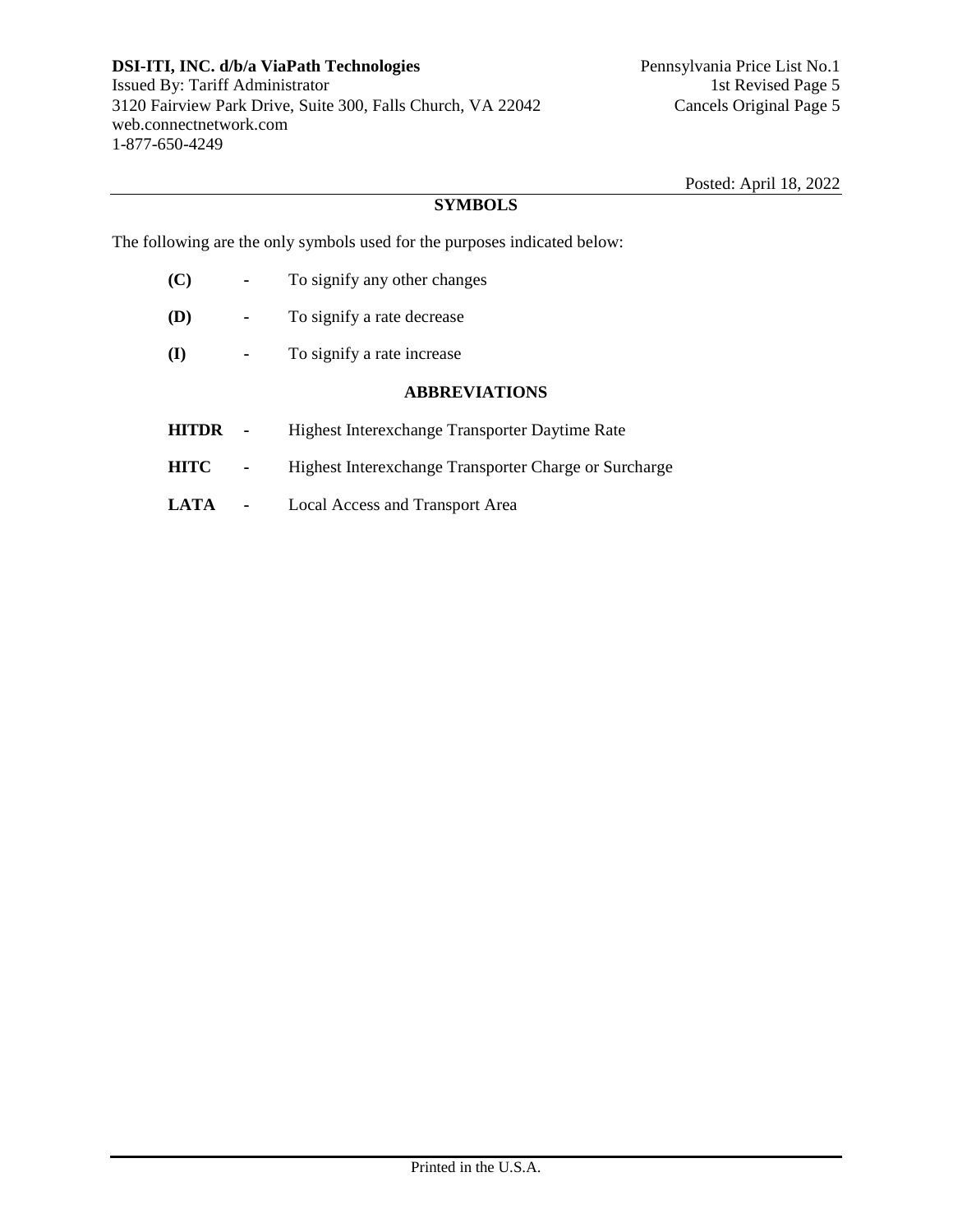**(T)** 

# **SECTION 1 - TECHNICAL TERMS AND ABBREVIATIONS**

| <b>Allowed Numbers</b>          | Database of numbers stored on a computer that determines if a called number is<br>allowed to accessed by an inmate.                                           |
|---------------------------------|---------------------------------------------------------------------------------------------------------------------------------------------------------------|
| <b>Ancillary Service Charge</b> | Any charge Consumers may be assessed for the use of Inmate Calling services<br>that are not included in the per-minute charges assessed for individual calls. |
| <b>Automated Operator</b>       | Microprocessor controlled digital voice created by and originating within the<br>phone controller                                                             |
| <b>Blocked Numbers</b>          | Database of numbers stored on a computer that determines if a called number is<br>not allowed to be accessed by an inmate.                                    |
| Debit System                    | System that automatically deducts monies form an inmates commissary account<br>and transfers it to a phone account.                                           |
| <b>Collect Call</b>             | Calls for which charges are billed to the destination telephone number.                                                                                       |
| Commissary System               | System that allows inmates to purchase commissary items through the phone<br>system                                                                           |
| Customer                        | Person, corp., entity, firm, etc. who is responsible for payment of charges and<br>has ordered service, or who has agreed to accept charges                   |
| <b>Digital Recording</b>        | Device which allows inmate conversations to be recorded onto a digital tape.                                                                                  |
| Day                             | 8:00 AM up to but not including 5:00 PM Monday through Friday (local time)                                                                                    |
| Evening                         | 5:00 PM up to but not including 11:00 PM Sunday through Friday (local time)                                                                                   |
| Holidays                        | Recognized holidays are Christmas Day, New Year's Day, Memorial Day, 4th<br>of July, Labor Day, and Thanksgiving Day.                                         |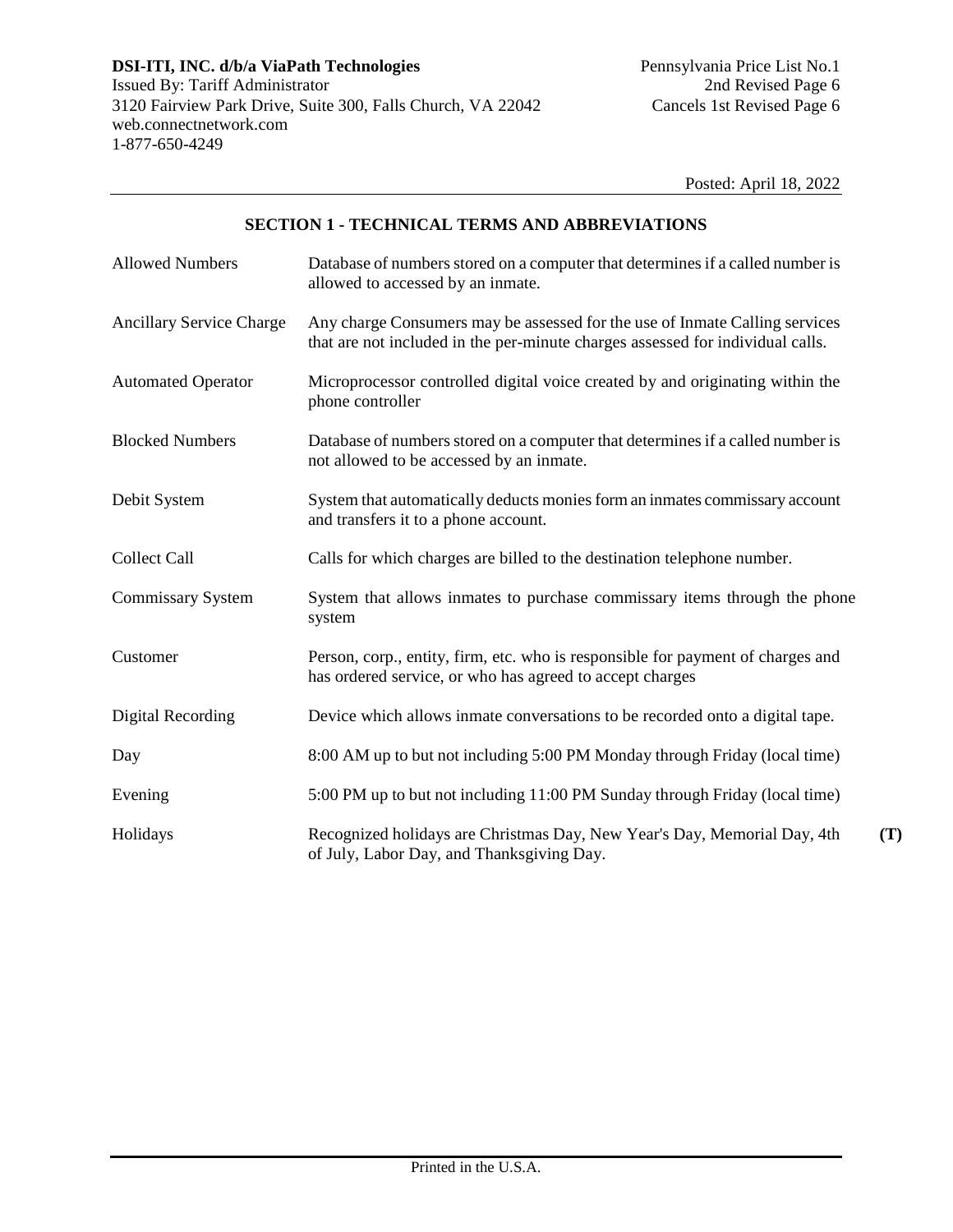# **SECTION 1 - TECHNICAL TERMS AND ABBREVIATIONS, (CONT'D.)**

| Inmate                   | A person incarcerated into an institution or prison                                                                                                                                                                                                                                                                                                                                                                                                                                                                                                                                                                                                                                                      |
|--------------------------|----------------------------------------------------------------------------------------------------------------------------------------------------------------------------------------------------------------------------------------------------------------------------------------------------------------------------------------------------------------------------------------------------------------------------------------------------------------------------------------------------------------------------------------------------------------------------------------------------------------------------------------------------------------------------------------------------------|
| <b>Inmate Phone</b>      | A telephone access able for inmate use only                                                                                                                                                                                                                                                                                                                                                                                                                                                                                                                                                                                                                                                              |
| Jail                     | A facility of a local, state or federal law enforcement agency that is used primarily to<br>hold individuals who are (1) awaiting adjudication of criminal charges; (2) post-<br>conviction and committed to confinement for sentences of one year or less; (3) post<br>conviction and awaiting transfer to another facility. The term also includes city,<br>county or regional facilities that have contracted with a private company to manage<br>day-to-day operations; privately-owned and operated facilities primarily engaged in<br>housing city, county or regional inmates; and facilities used to detain individuals<br>pursuant to a contract with U.S. Immigration and Customs Enforcement. |
| Evening                  | 11:00 PM up to but not including 8:00 AM Sunday through Friday (local time) and<br>8:00 AM Saturday up through but not including 5:00 PM Sunday.                                                                                                                                                                                                                                                                                                                                                                                                                                                                                                                                                         |
| <b>Operator Services</b> | A Live operator processes operator assisted calls instead of the phone equipment<br>acting as the operator.                                                                                                                                                                                                                                                                                                                                                                                                                                                                                                                                                                                              |
|                          | Person-to-Person Calls Calls in which the calling party as to speak to a specific person only.                                                                                                                                                                                                                                                                                                                                                                                                                                                                                                                                                                                                           |
| <b>Phone Controller</b>  | self contained telephone unit which can discriminate and act on pre-programmed<br>and key-pad entered instructions via solid state PCB boards and associated<br>hardware.                                                                                                                                                                                                                                                                                                                                                                                                                                                                                                                                |
| Pin Numbers              | A sequence of numbers that must be entered by an inmate in order to gain access to<br>the inmate phone system.                                                                                                                                                                                                                                                                                                                                                                                                                                                                                                                                                                                           |
| Prison                   | A facility operated by a territorial, state or federal agency that is used primarily to<br>confine individuals convicted of felonies and sentenced to terms in excess of one<br>year. The term also includes public and private facilities that provide outsource<br>housing to other agencies such as the State Departments of Correction and the<br>Federal Bureau of Prisons; and facilities that would otherwise fall under the<br>definition of a Jail but in which the majority of inmates are post-conviction or are<br>committed to confinement for sentences longer than one year.                                                                                                              |
| <b>PUC</b>               | Pennsylvania Public Utilities Commission                                                                                                                                                                                                                                                                                                                                                                                                                                                                                                                                                                                                                                                                 |
| Voice Mail               | A feature that allows civilians from outside and institution or prison to leave message<br>for an inmate. These messages can then be accessed by an inmate with proper<br>authorization                                                                                                                                                                                                                                                                                                                                                                                                                                                                                                                  |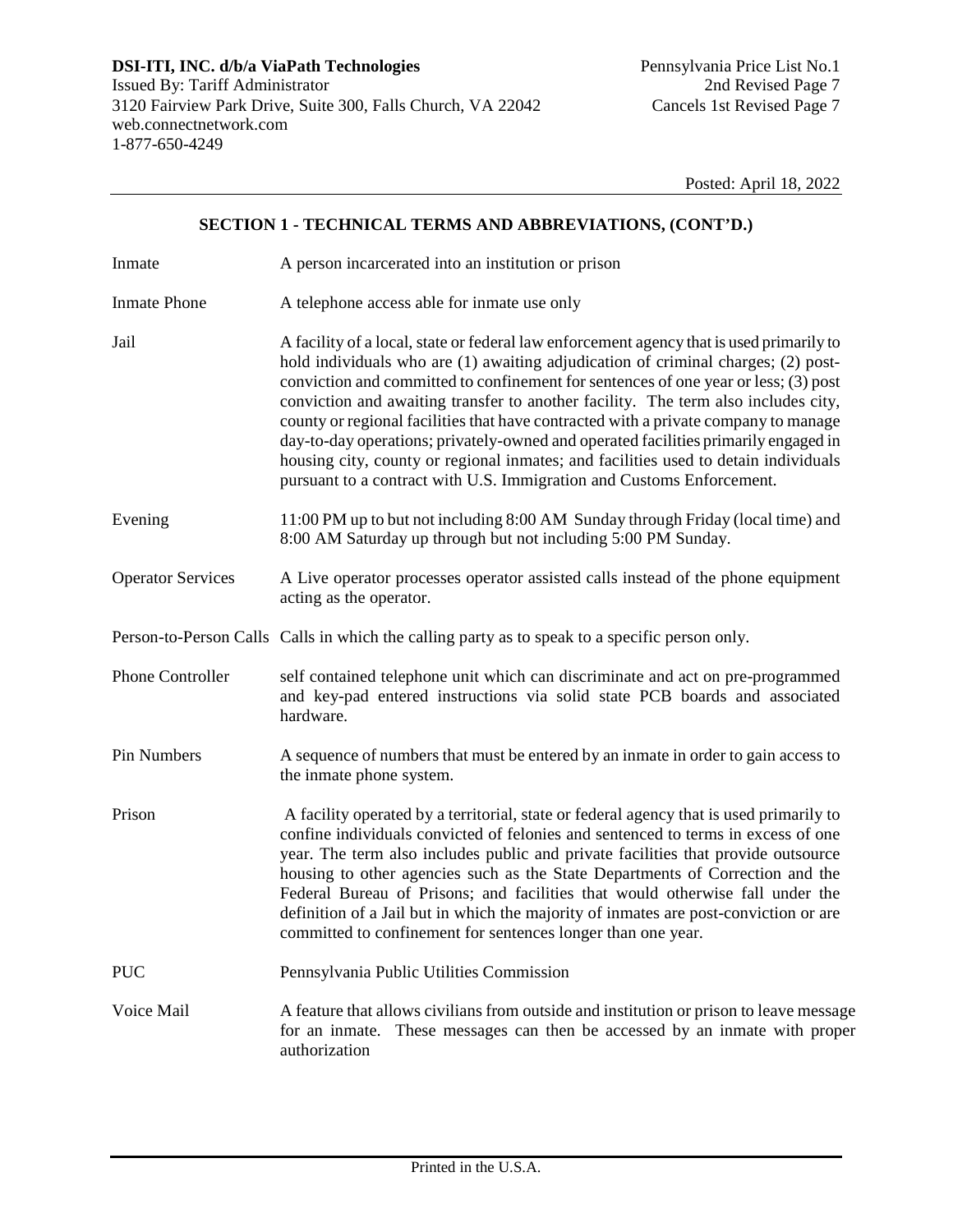# **SECTION 2 - RULES AND REGULATIONS**

- 2.1 Basic Service Offering: The Company proposes to provide specialized telecommunications service to inmates of Prisons, Jails, Correctional Institutions, and Penal Facilities. This service uses a store and forward technology and is limited to automated collect calling only. Inmates are prompted VIA automated instructions for placing of calls. The called party is prompted VIA automated instructions for accepting or declining of the call. **(T)**
- 2.2 Custom or Enhanced Service Offering: The Company offers and provides Call screening and blocking of certain phone numbers. This Screening and blocking provides for a maximum degree of control over the telecommunications services and helps to minimize fraud. This is done to eliminate threatening, harassing, or prank phone calls, to Judges, Attorneys, Witnesses, Jury Members, Victims, Emergency Agencies, (including 911), Directory Assistance, live operators ETC. This feature also allows the institution to enforce telephone curfews without manual intervention. The Company brands all calls with the name of the institution from which the calls originate. The Company provides the institutions with all information necessary to report service troubles, and make inquiries regarding service or rate request. **(T) (T) (T)**
- 2.3 The Company reserves the right to discontinue furnishing service, or limit the use of service necessitated by conditions beyond its control or when the customer is using service in violation of the law or the provisions of this Tariff. **(T)**
- 2.4 Taxes: All state and local taxes are listed as separate line items on customers bill and are not included in the quoted rates. Customer subscriber or end user will be billed and is responsible for payment of applicable local, state, and federal taxes assessed in conjunction with services uses.
- 2.5 Advanced Payments: The Company reserves the right to examine the credit record of all service applicants and require an advanced payment when determined to be necessary to assure future payments. Advanced payments required will be equal to not more than Two (2) months estimated usage as computed by The Company and will in all respects be consistent with Commission regulations at 52 PA. Code Section 64.31-64.41. **(T) (T)**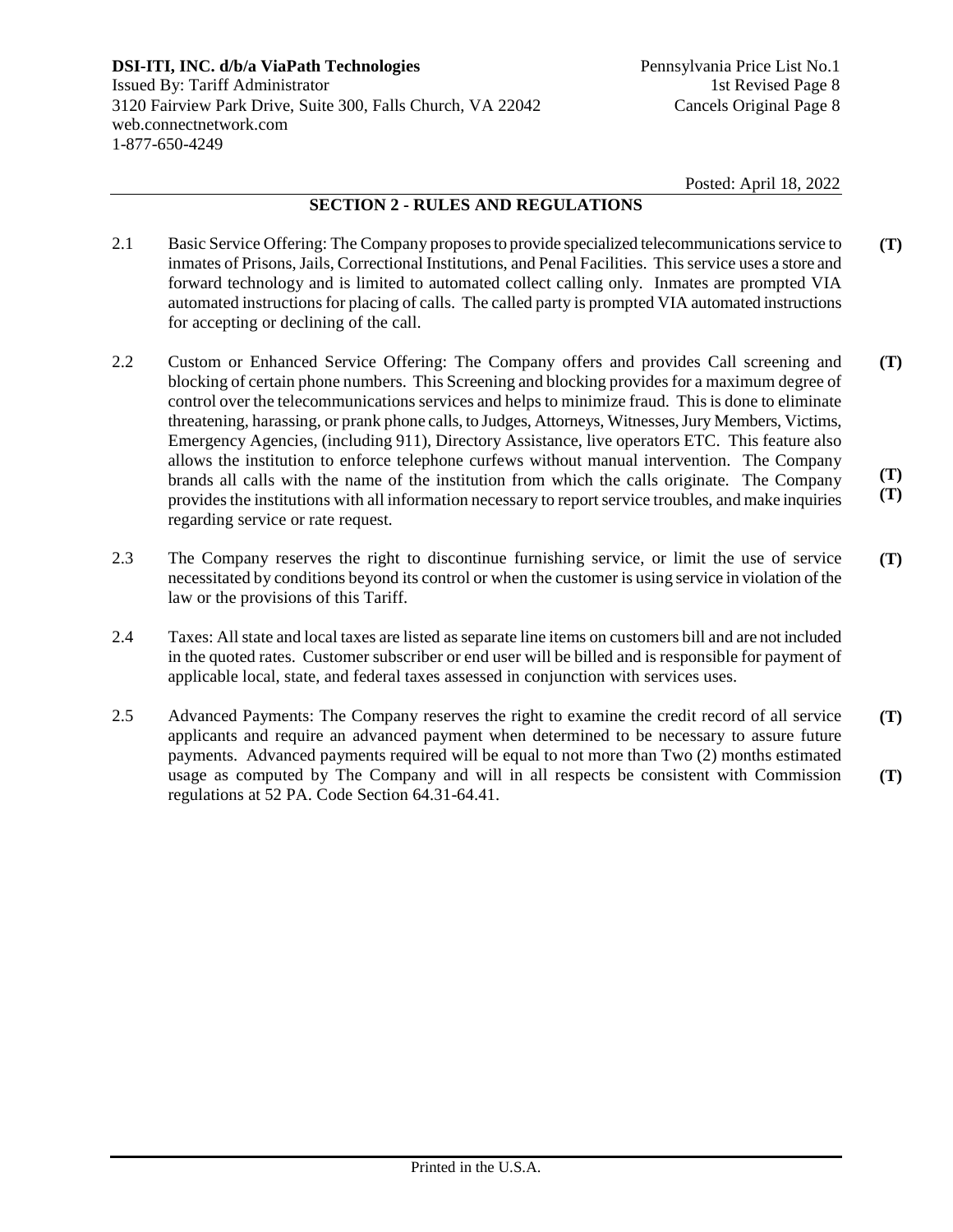## **SECTION 2 - RULES AND REGULATIONS, (CONT'D.)**

- 2.6 Collection: Customers shall be liable to the Company for all cost of Collection, and associated Attorney's fees and court cost. **(T)**
- 2.7 Billing Dispute: Billing disputes shall be processed by the Company or its billing agent(s) consistent with Commission regulations at 52 PA. Code Chapter 64. Customers unsatisfied with the Company's handling of a dispute may contract the Commission's Bureau of Consumer Services. **(T) (T)**
- 2.8 Cancellation or Termination of Service: The Customer may cancel service upon written notice to the Company. The Company may terminate service to a customer or subscriber for nonpayment of undisputed charges, charges found to be appropriate and just or other violation of this Tariff or provision of law upon 10 days written notice to the customer without incurring any liability for damages due to loss of telephone service to the customer or subscriber. **(T) (T)**
- 2.9 Liability and Interconnections: The Company is not liable for any act or omission of any other entity furnishing a portion of the service or any acts or omissions of the customer,. Service furnished by The Company may be interconnected with the services or facilities of other carriers or private systems. However, service furnished is provided solely by the Company and is not a joint undertaking with other parties. **(T) (T) (T)**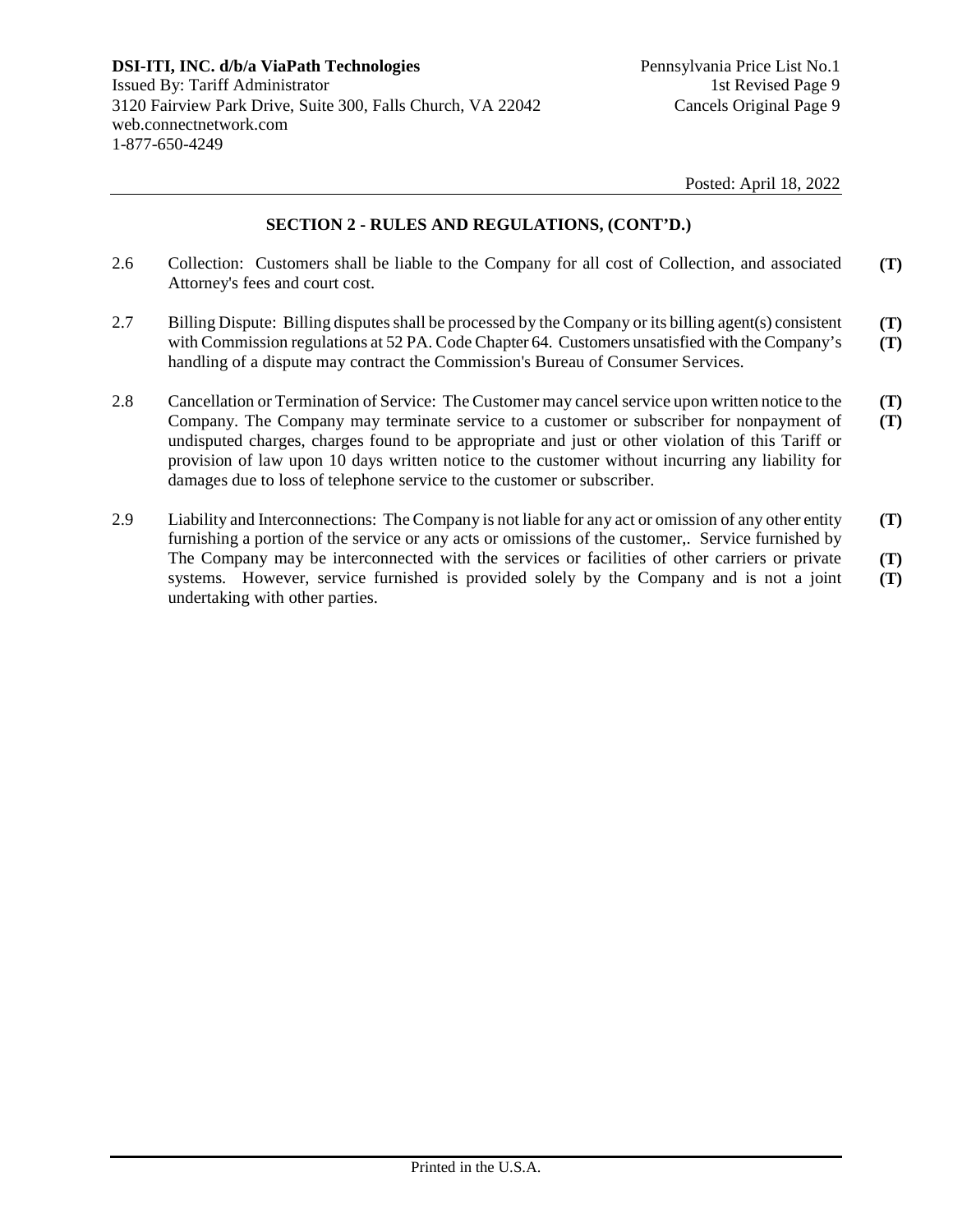#### **SECTION 3 - RATES**

- 3.1 Message Telecommunications Service Usage Rates
	- 3.1.1 State to Station

#### Rate Mileage

| $1 - 10$    | 1st minute<br>add'l minute | up to HITDR **<br>up to HITDR |
|-------------|----------------------------|-------------------------------|
| $11 - 22$   | 1st minute<br>add'l minute | up to HITDR<br>up to HITDR    |
| $23 - 35$   | 1st minute<br>add'l minute | up to HITDR<br>up to HITDR    |
| 56 - 124    | 1st minute<br>add'l minute | up to HITDR<br>up to HITDR    |
| $125 - 292$ | 1st minute<br>add'l minute | up to HITDR<br>up to HITDR    |
| $293 - 354$ | 1st minute<br>add'l minute | up to HITDR<br>up to HITDR    |

\*\*HITDR - Highest interexchange Transporter Daytime Rates